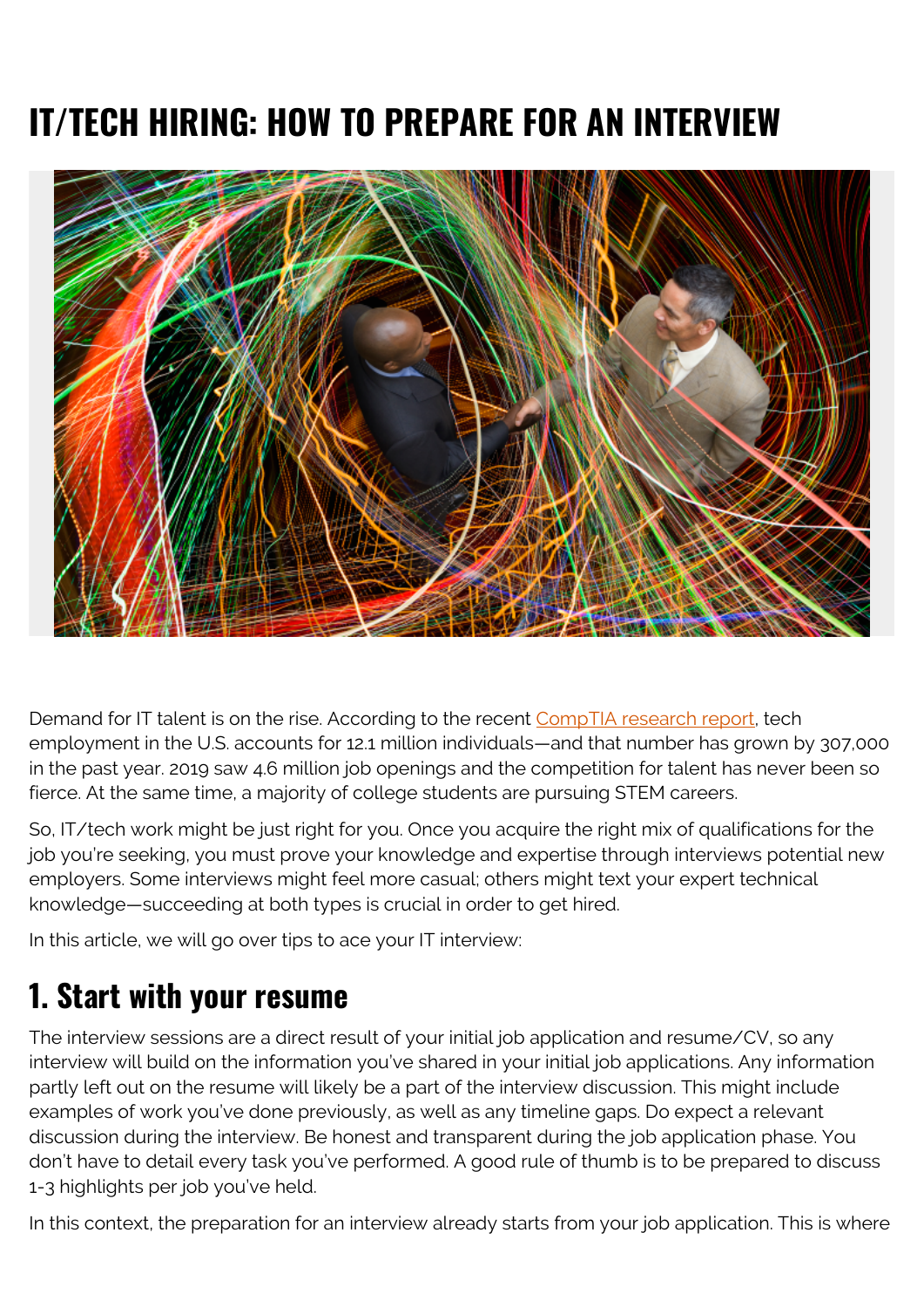you introduce your relevance to the potential employer and during the interview session, you present how your experience makes you the best fit for the job.

#### **2. Present your soft skills**

Treat the IT job interview as a meeting with your (potential) colleagues. Communication and collaboration are critical elements of any IT-related role. Interviewers want to know you can:

- Make yourself understood
- Present your thoughts effectively
- Conduct an appropriate interactive discussion on complex tech subjects

When you're preparing for an IT interview, focus on learning how to keep your sentences clear, concise, and complete.

These tips also extend to coding interviews and technical discussions that are intended to test your technical prowess on the subject more than your behavioral profile. However, the technical background is only useful once job candidates indicate they fit well into the company culture, collaborate with colleagues, and understand each other.

## **3. Be your best self**

A frequent cliché, this advice is still relevant for all IT interview opportunities. Employers are not only looking for the most knowledgeable or expert candidates, but the best fit for their workplace. A candidate that best fits with the company culture and job requirements and takes the effort to become the best version of himself has the potential to be better than many competing applicants, who may have better credentials and past experiences.

## **4. Be enthusiastic**

Demonstrate your enthusiasm for the job opportunity during the interview. (If you're not enthused, perhaps the role isn't for you.) When it comes to enthusiasm, actions speak louder than words—hiring managers are looking for concrete past experience that demonstrates such an experience. For example, if you're enthusiastic about a specific tech trend, you can indicate that by engaging with the technology, following recent research, and proposing how the new technology could fit in the company's future projects.

#### **5. Know the company and advertised job**

Ask the employers and hiring managers and you will be surprised by the number of candidates who enter an interview session without enough knowledge of the job in question and the company itself. Tech companies readily post information about their projects, teams, culture, and vision online. Simple internet research is an excellent way to understand the company, so you can inspire confidence during the interview meetings and prove that you are truly up for the job.

## **6. Prepare for coding interviews**

Vast resources and advice are available to help tech job applicants with coding interviews. Coding interviews show your ability to solve complex problems, but that's not all. They can indicate your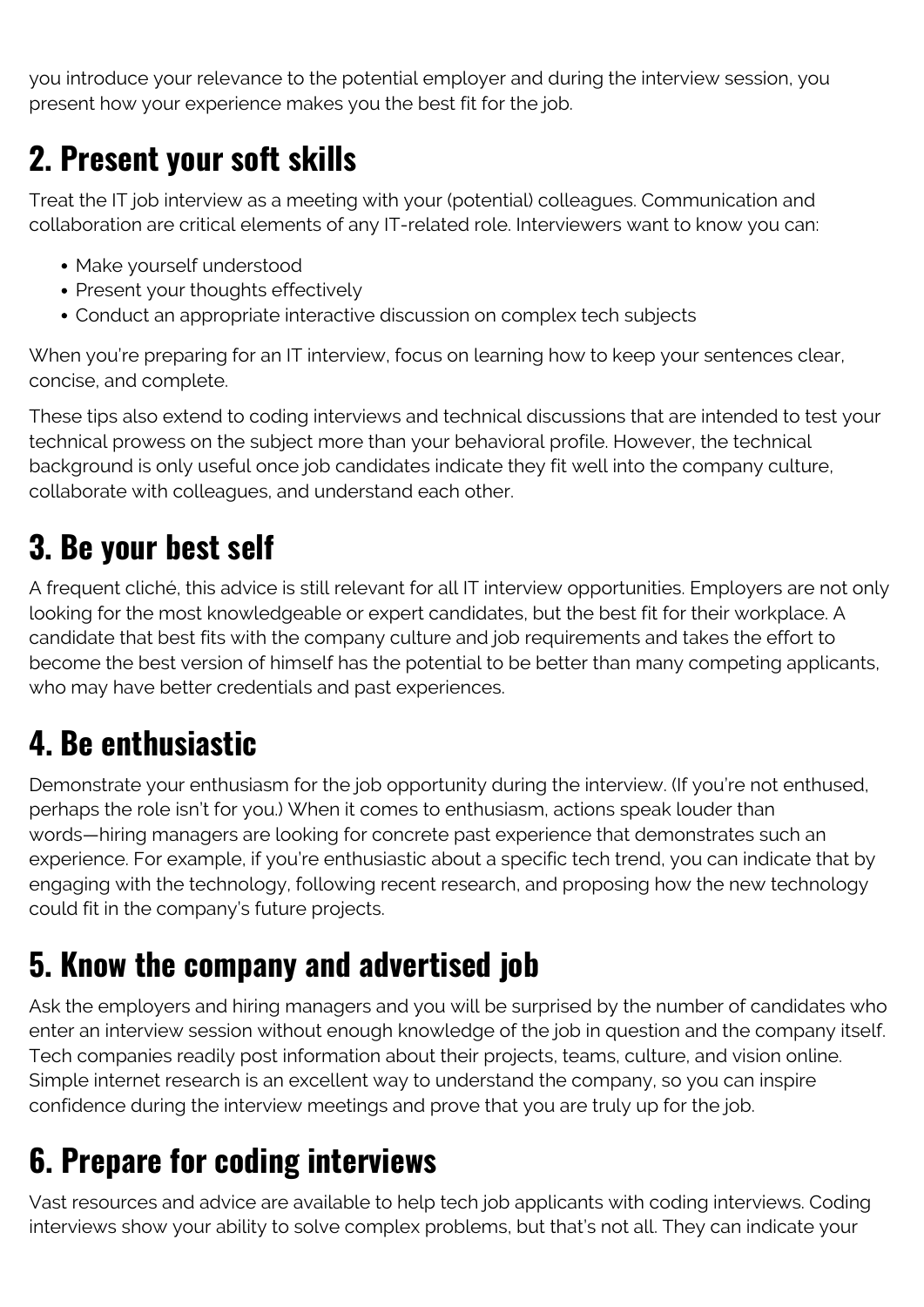soft skills as well as your approach to problems.

Hiring and team managers pay special attention to how you solve coding problems, including:

- How you formulate the problem statement
- How you identify possible solutions
- How you leverage available resources, including the various methods and knowledge you have acquired in the past.
- Your thought process while solving a problem. Some candidates and hiring managers think it's helpful to speak openly while solving the coding problems, to show your approach.
- How you describe your choices. Coding interviews and most real-world tech problems are open-ended by nature. Tech folks are expected to perform decision choices and trade-offs, adapt to limitations, and make assumptions before pursuing a solution, and your interviewer would like to be aware of your choices.
- Your persistence. Many tech problems are complicated and require persistence to reach a solution. During the short coding interview session, demonstrate your persistence in reaching the solution even if it seems difficult. Don't give up!
- Your ability to review problems. Once a problem is solved, it's also important to discuss alternatives about the different approaches, decision choices, methodologies and limitations you could have considered to solve the problem in a different way.

And one more bonus tip for your coding interview: bring a few white board markers! Hiring managers are often very busy, accommodating a variety of candidates at once. Sometimes little administrative issues (such as a board marker running out of ink) take time to resolve. This time may be taken at the expense of the duration of your coding interview. Bringing resources, you need to solve the coding problems will save that unwarranted hassle and further prove your proactive approach and enthusiasm.

#### **7. Steer the conversation**

Tech interviews are not one-way question-answer sessions. Instead, they are a great way to hold constructive arguments to evaluate your skills. Prepare yourself to be in a position where you can contribute to the discussion positively while demonstrating your skills. IT interviewers and hiring managers are typically friendly, as they would be with their future colleague. While they evaluate you for your strengths and weaknesses, take the opportunity to engage them with discussion on technologies and topics of your interest demonstrating your strengths relevant to the existing conversation.

Tech folks interviewing new candidates are always willing to learn more, even if it's from their new hires. By contributing valuable thoughts and knowledge to the interview session, you can prove yourself as a multi-talented candidate who is well-informed and can fill the knowledge gaps within the organization.

#### **Additional resources**

For more details on seeking and hiring jobs in IT, read the following BMC posts:

- [DevOps Interview Questions](https://blogs.bmc.com/blogs/devops-interview-questions/)
- [Top Java Interview Questions—Answered](https://blogs.bmc.com/blogs/java-interview-questions/)